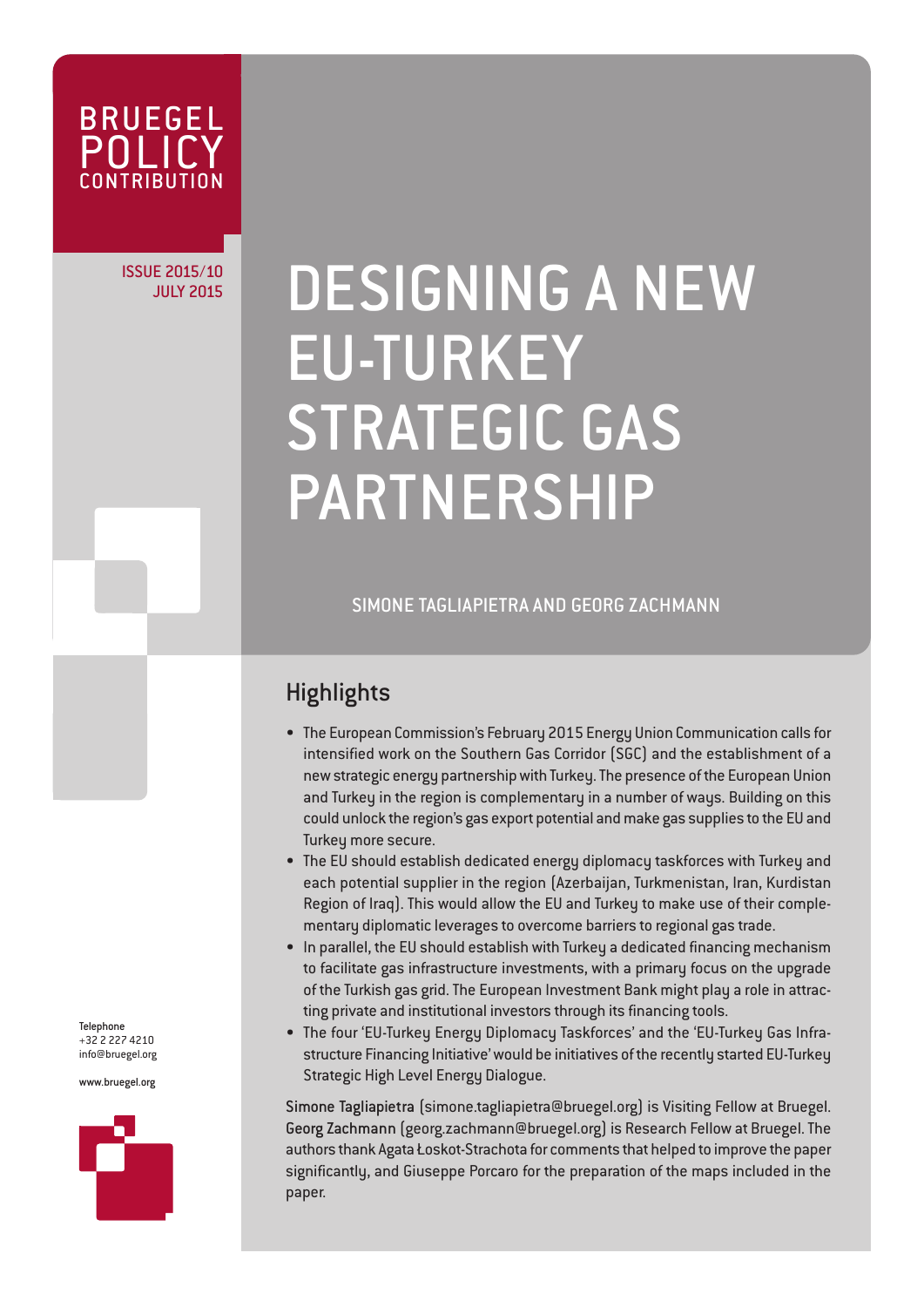BRUEGEL

## DESIGNING A NEW EU-TURKEY STRATEGIC GAS PARTNERSHIP

#### SIMONE TAGLIAPIETRA AND GEORG ZACHMANN, JULY 2015

THE 2014 UKRAINE CRISIS brought energy security concerns back onto the European Union's agenda when policymakers realised that the threat of supply disruptions from the EU's main natural gas supplier, Russia<sup>1</sup>, reduced their political room for manoeuvre. In the debate on EU energy security, Poland's then-prime minister Donald Tusk coined the term 'Energy Union' to highlight that only a European solution could sensibly resolve the systemic energy supply threat to various member states (Tusk, 2014). This discussion was quickly broadened into a debate about EU energy and climate policy generally. The wide-ranging Energy Union concept was then taken up by the new European Commission under Jean-Claude Juncker, which made the creation of an Energy Union one of its flagship projects when it took office in November 2014. Juncker created the post of Commission Vice-President for Energy Union. The Energy Union Communication published in February 2015 was one of the first strategic documents of the new Commission (European Commission, 2015a).

1. And the most important non-EU transit country, Ukraine.

2. In January 2006, after a

long-lasting disagreement on natural gas prices, Russia cut off supplies to Ukraine for three days, Ukraine diverted volumes destined to Europe and as a consequence natural gas supply to some central European countries fell briefly. A second crisis occurred in 2009, when the transit of Russian gas through Ukraine was completely halted for two weeks, resulting in a severe crisis in several central and eastern European countries. For a detailed discussion of these two crises see Stern (2006) and Pirani, Stern and Yafimava (2009).

3. *"The EU will use all its foreign policy instruments to establish strategic energy partnerships with increasingly important producing and transit countries ... such as ... Turkey."* The Energy Union Communication has five interlinked parts: energy security, solidarity and trust; a fully integrated European energy market; energy efficiency contributing to moderation of demand; decarbonisation of the economy; and research, innovation and competitiveness. Given the origins of the document it is no surprise that energy security is mentioned first. Energy security should be safeguarded by reducing energy consumption, strengthening the internal exchange of energy and diversifying energy supplies. While reducing consumption and improving energy markets relate to the second and third parts of the Energy Union (internal market and energy efficiency), diversification measures are seen as the core of energy security.

In the debate on diversification of imports, the focus has been on natural gas because it can only be imported through expensive infrastructure and has been at the origin of several security-ofsupply crises in the past decade. Natural gas is at the centre of the current supply-security concerns arising from the Ukraine-Russia conflict. To diversify the sources of Europe's natural gas imports, the Commission wants to stimulate the construction of new infrastructure and address the issue of higher liquefied natural gas (LNG) prices. As far as natural gas pipelines are concerned, the Commission seeks the reinforcement of the Southern Gas Corridor (SGC) initiative, which was launched in 2008 (European Commission, 2008) as a response to the EU's energy security concerns emerged after the first Russian-Ukrainian-European natural gas crisis<sup>2</sup>: "To ensure the diversifi*cation in gas supplies, work on the SGC must be intensified to enable Central Asian countries to export their natural gas to Europe"* (Figure 1). Given the pivotal role of Turkey in the corridor, the Commission calls for the establishment of a strategic energy partnership with Turkey<sup>3</sup>.

In this Policy Contribution, we discuss what the EU and Turkey can realistically expect from the strategic gas partnership, and make recommendations



Figure 1: The Southern Gas Corridor's place in the EU Energy Union framework

Source: Bruegel. Note: \* Strategic Energy Partnership.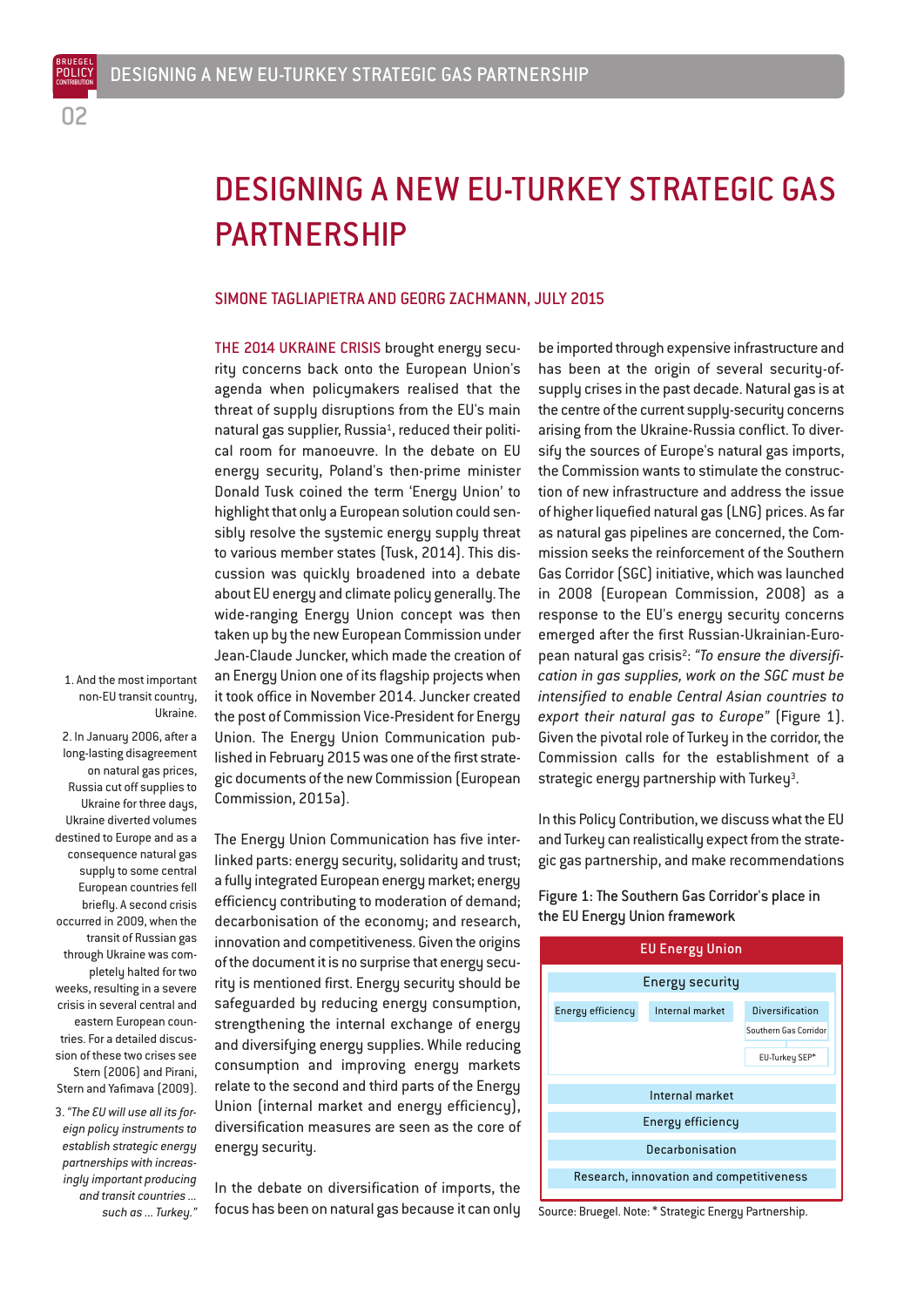03

BRUEGEL

that should enable the mutual benefits to be maximised. We mainly focus on the SGC, but also assess the potential impact on the EU-Turkey gas partnership of the recently announced Turkish Stream project.

We do this with two caveats. First, neither the overall EU natural-gas diversification strategy nor the SGC should be seen as an attempt to completely replace Russian natural gas supplies to Europe. This would be difficult, considering the existing volumes and the long-term contracts. The Commission's strategy is rather to ensure that no source, supplier or route has an excessive share of the EU natural gas supply architecture, and to enhance competition in those markets (southeast Europe) that are more exposed to Russian supply predominance.

Second, a diversification option such as the SGC will most likely be more costly than Russian natural gas supplies via the existing infrastructure. However, considering that energy security has a value, the EU should be ready to pay this price as insurance against disruptions of supply from a major supplier. This rationale also applies to the micro level of EU natural gas companies. In fact, companies are willing to pay premiums to have

well-diversified portfolios. This trend is illustrated by the already variegated composition of EU companies' portfolios, which generally include two key suppliers and a series of minor suppliers<sup>4</sup>.

#### THE DEVELOPMENT OF THE EU-TURKEY ENERGY RELATIONSHIP: A CRITICAL ASSESSMENT

Because of its strategic geographical location at the crossroads of gas-rich countries in the Caspian, Middle East, Eastern Mediterranean and Europe, Turkey has progressively emerged over the last decade as a potentially game-changing player in the future EU natural gas security-ofsupply architecture.

In particular, since the launch of the SGC initiative in 2008 the Commission has stressed the potential role of Turkey as key transit country for European gas imports (Tagliapietra, 2014b).

The SGC has become a key component of the EU energy security strategy because it would contribute to the reduction of the perceived EU overdependence on Russian natural gas supplies by allowing new supplies from the Caspian and Middle Eastern regions to reach Europe, and would meet the objective of creating more competition



Figure 2: The Southern Gas Corridor's contribution to EU security of supply for natural gas

Source: Bruegel based on *BP Statistical Review of World Energy*, June 2015.

<sup>4.</sup> For instance, Engie's largest supplier, Norway, supplies 26 percent of its portfolio, Russia supplies 27 percent of E.ON Ruhrgas AG's portfolio, Algeria supplies 31 percent of Gas Natural Fenosa's portfolio, Russia supplies 32 percent of Eni's portfolio.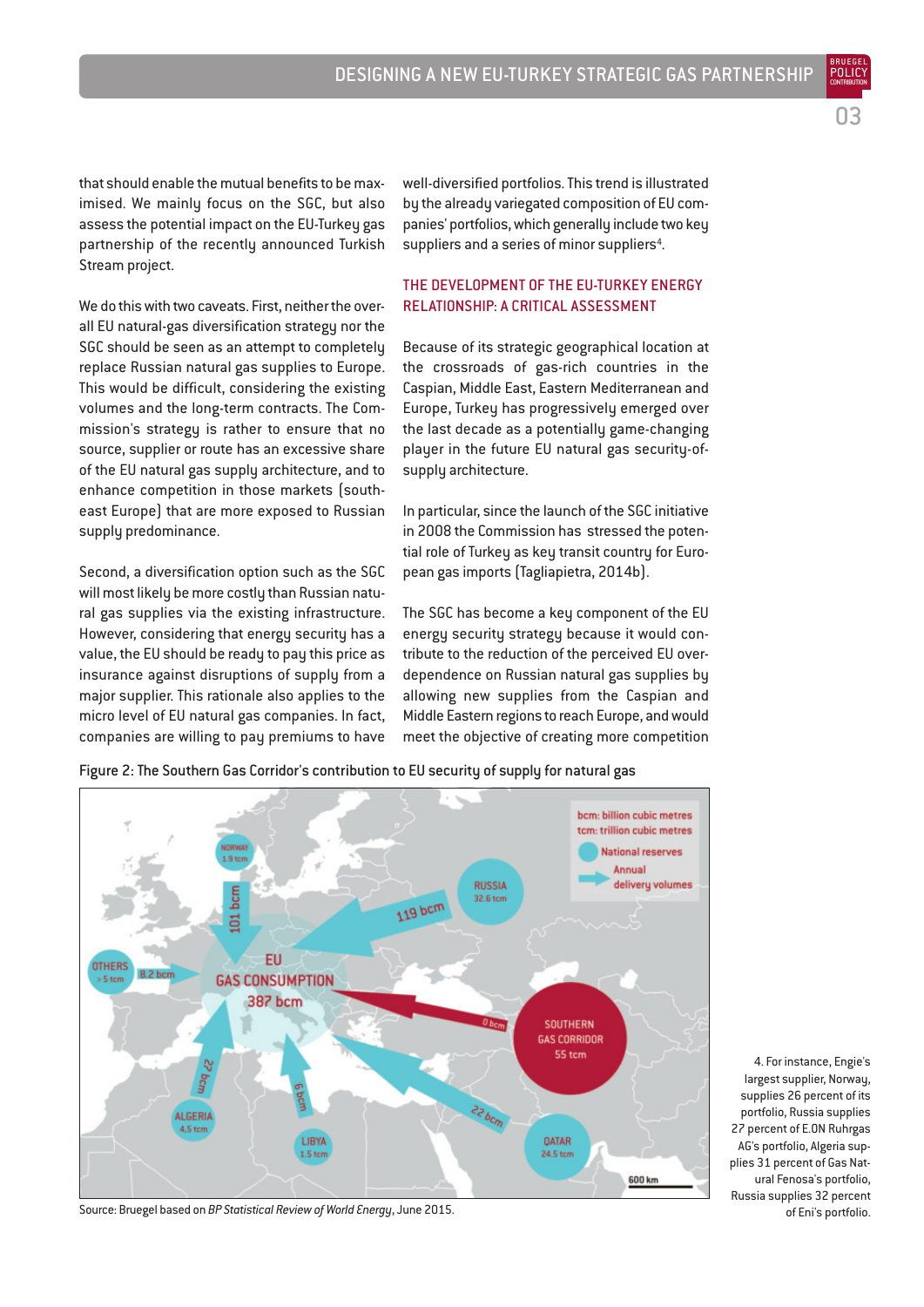POLICY

5. The Commission partfunded a feasibility study. 6. Natural gas from Azerbaijan would have reached the Turkish border via the South Caucasus Pipeline; from Turkmenistan it would have come via Iran or the planned Trans-Caspian Pipeline; from Iraq it would have come via the planned extension to the Arab Gas Pipeline.

7. For the EU, Nabucco was a major opportunity to diversify its natural gas supplies. For Turkey, it represented an opportunity to realise its long-term strategic objective of becoming a key energy hub. For the US, it represented a major geopolitical asset to reduce EU dependence on Russia for natural gas, exactly as the Baku-Tbilisi-Ceyhan pipeline in the 1990s reduced EU dependence on Russia for oil.

8. OMV of Austria, MOL Group of Hungary, Bulgargaz of Bulgaria, Transgaz of Romania and BOTAS of Turkey. RWE joined the consortium in 2008.

9. Because of the investments already made in its Shah Deniz natural gas field, and because of the need to make a final investment decision for Shah Deniz Phase II (which was concluded on 17 December 2013).

10. The intergovernmental agreement signed by the five transit countries in 2009 provided a legal framework for 50 years, confirming that 50 percent of the pipeline's capacity was to be reserved for the shareholders of the project and the remaining 50 percent was to be offered to third-party shippers on the basis of a regulatory transit regime under EU law.

#### The rise and fall of Nabucco

markets.

The focus on the SGC translated into EU political and financial support for Nabucco<sup>5</sup>, the proposed 3,800 kilometre pipeline with a capacity of 31 billion cubic metres per year (bcm/y), intended to carry natural gas from Azerbaijan, Turkmenistan, Iraq and Iran to south-east and central Europe via Turkeu<sup>6</sup>.

on southern and eastern European natural gas

Thanks to the political backing from the EU, Turkey and the United States<sup>7</sup>, the Nabucco project gradually advanced from the signing in 2005 of the joint venture agreement between the five companies initially involved<sup>8</sup>, to the signing in 2011 of the project support agreements between the Nabucco consortium and each of the five transit countries (Austria, Hungary, Romania, Bulgaria and Turkey) (Novinite, 2011).

However, notwithstanding the strong commitment of the five transit countries and the unprecedented support of the EU and the US, the Nabucco project ultimately failed for a variety of commercial and financial reasons, such as a weak outlook for EU natural gas demand, uncertain deliverability of supplies, potential competition from the Russian South Stream pipeline that was supposed to bring gas from Russia through the Black Sea to Bulgaria, and lack of guarantees or long-term shipor-pay contracts that would facilitate access to bank loans (Hafner, 2012).

The failure of Nabucco had significant implications not only for the evolution of the SGC but also for the evolution of the overall EU-Turkey energy relationship.

#### The Southern Gas Corridor after Nabucco

The difficulties encountered by the Nabucco project paved the way for the emergence of a new version of the SGC, promoted by the only available regional supplier: Azerbaijan<sup>9</sup>. In 2011 Azerbaijan signed a memorandum of understanding with Turkey on the Trans-Anatolian Pipeline (TANAP), a project very different to Nabucco in terms of initial capacity (16 bcm/y) and especially in terms of legal structure. Nabucco, being a project completely under EU law, was subject to rules such as third-party access and unbundling throughout its entire length<sup>10</sup>. By contrast, considering that Turkey has not yet adopted the EU energy acquis in its legislation, Azerbaijan – with a major stake in the TANAP project – will in practice control the pipeline and all natural gas transit through it. Considering both Turkey's reluctance to enter the EU Energy Community<sup>11</sup> and the difficulties related to the opening of the energy chapter of Turkey's EU accession process, this situation is also unlikely to change in the foreseeable future.

#### The EU-Turkey energy relationship after Nabucco

The Nabucco odyssey and the emergence of TANAP highlighted a difference in the way the EU and Turkey perceived the SGC and their energy relationship more broadly.

After years of cooperation with the EU on Nabucco, Turkey decided to change its approach and turn to Azerbaijan to speed-up the development of the SGC via TANAP. There were two key reasons for this. First, as noted in Turkey's energy strategy, *"the primary aim of Turkey is to realise its own energy security"*12. Considering its rapidly growing demand for natural gas and its over-reliance on Russian supplies (Figure 3), natural gas diversification is a key energy policy priority for Turkey.

Second, the choice was driven by Turkey's genuine discontent with the EU about the continuous

Figure 3: Turkey's natural gas demand, 2000-14, and import portfolio 2014 (bcm)



Source: Bruegel based on BP *Statistical Review of World Energy*, June 2015.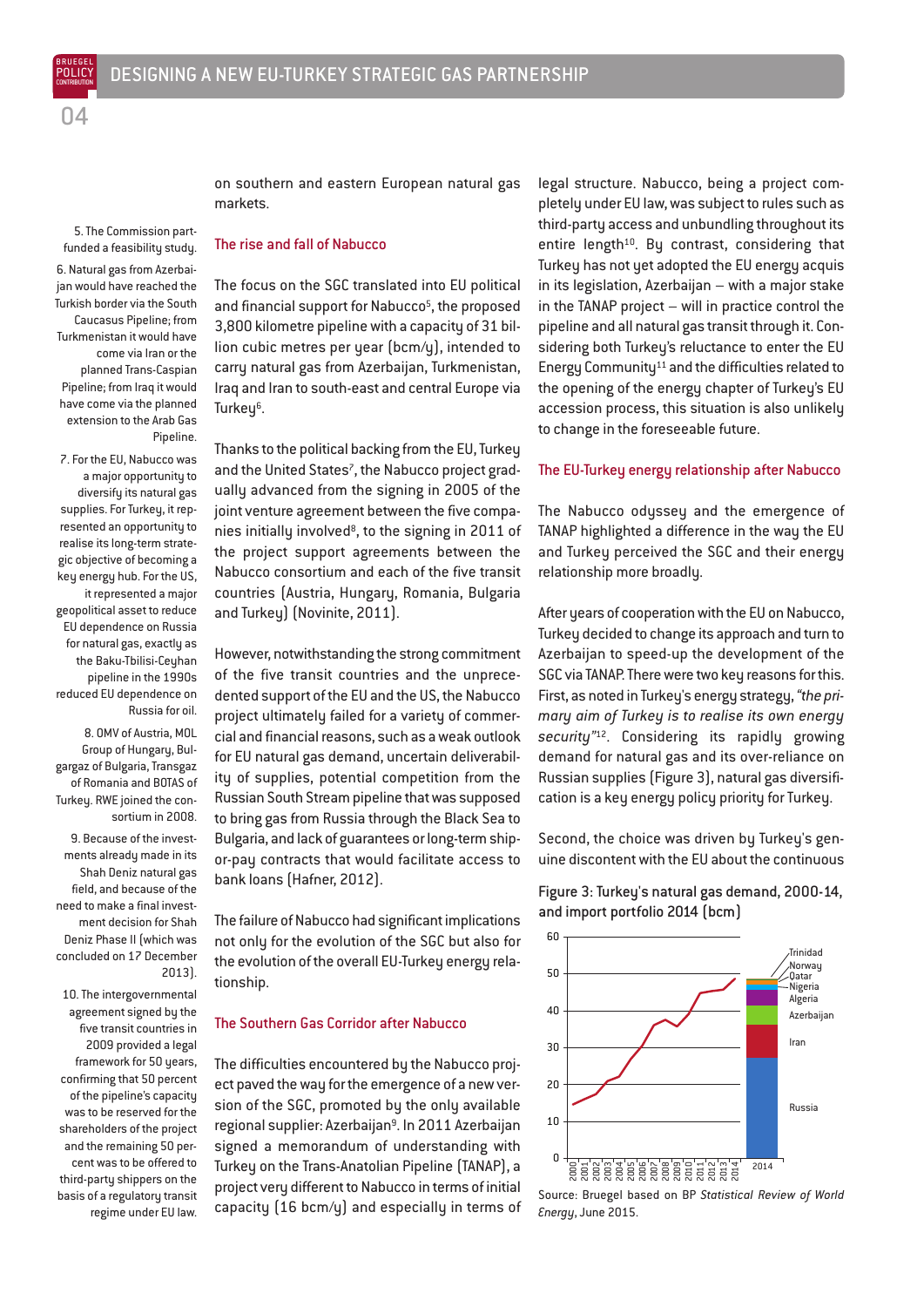procrastination in the accession negotiations in general and the EU's vagueness about the opening of the energy chapter in particular<sup>13</sup>.

#### Implications of the current impasse

Since the failure of Nabucco, the EU-Turkey energy relationship has lost momentum. This situation is in the strategic interests of neither the EU nor Turkey. A coherent and actively coordinated approach to the SGC would have allowed the two players to pursue their respective interests in a more effective way.

In fact, a joint EU-Turkey diplomatic effort directed at the natural-gas producing countries in the region might have considerably enhanced the possibility of translating the availability of regional natural gas resources into deliverable supplies. In particular, a coherent approach to the development of regional infrastructure might have allowed the political and commercial barriers that have traditionally undermined the regional natural gas potential to be overcome.

Establishing a strategic energy partnership with Turkey would be a move in the right direction. The opportunity should be fully seized and managed in a way that will avoid the mistakes of the past.

Figure 4: The Southern Gas Corridor, gas reserves and pipeline projects

A solid EU-Turkey strategic energy partnership should be founded on a realistic assessment of the regional potential to deliver natural gas supplies. In the past, too much emphasis has been placed on the regional availability of resources, without always taking into account that in natural gas markets, availability of resources does not automatically imply that they can be delivered.

For this reason, in the next section we provide an overview of the regional natural gas producing countries, to better clarify the future potential for exports to the EU and Turkey. For each country, we also describe how the EU and Turkey might work together for the best outcomes.

#### THE SOUTHERN GAS CORRIDOR: REGIONAL **PRODUCERS**

#### Azerbaijan: the SGC front-runner

If there is a certainty about the SGC, it is Azerbaijan, with 1.2 trillion cubic metres (tcm) of natural gas reserves<sup>14</sup>. Azerbaijan has since 2007 supplied the Turkish market with about 5 bcm/u via the South Caucasus Pipeline (Rzayeva, 2014).

With the ongoing development of the second phase of the offshore Shah Deniz field, Azerbaijan



Source: Bruegel based on *BP Statistical Review of World Energy*, June 2015.

11. The reason for Turkey's reluctance is clearly described by Barysch (2007, p.6): *"Turkey says that there are technical problems with some of the Energy Community Treaty's provisions. But more fundamentally, it does not like the idea of unilaterally signing up to a big chunk of the acquis without being able to ask anything in return. Turkish officials say that such an arrangement may suit countries that are not eligible for membership. But Turkey is already an EU candidate and it does not want to be fobbed off with what it sees as a 'privileged partnership' in the energy field"*.

POLICY **CONTRIBUTION** 

05

12. Republic of Turkey Ministry of Foreign Affairs, *Turkey's Energy Strategy*, available online.

13. For a detailed discussion, see Korany and Sartori (2013).

14. If not otherwise stated, all energy statistics in this paper are from BP (2015).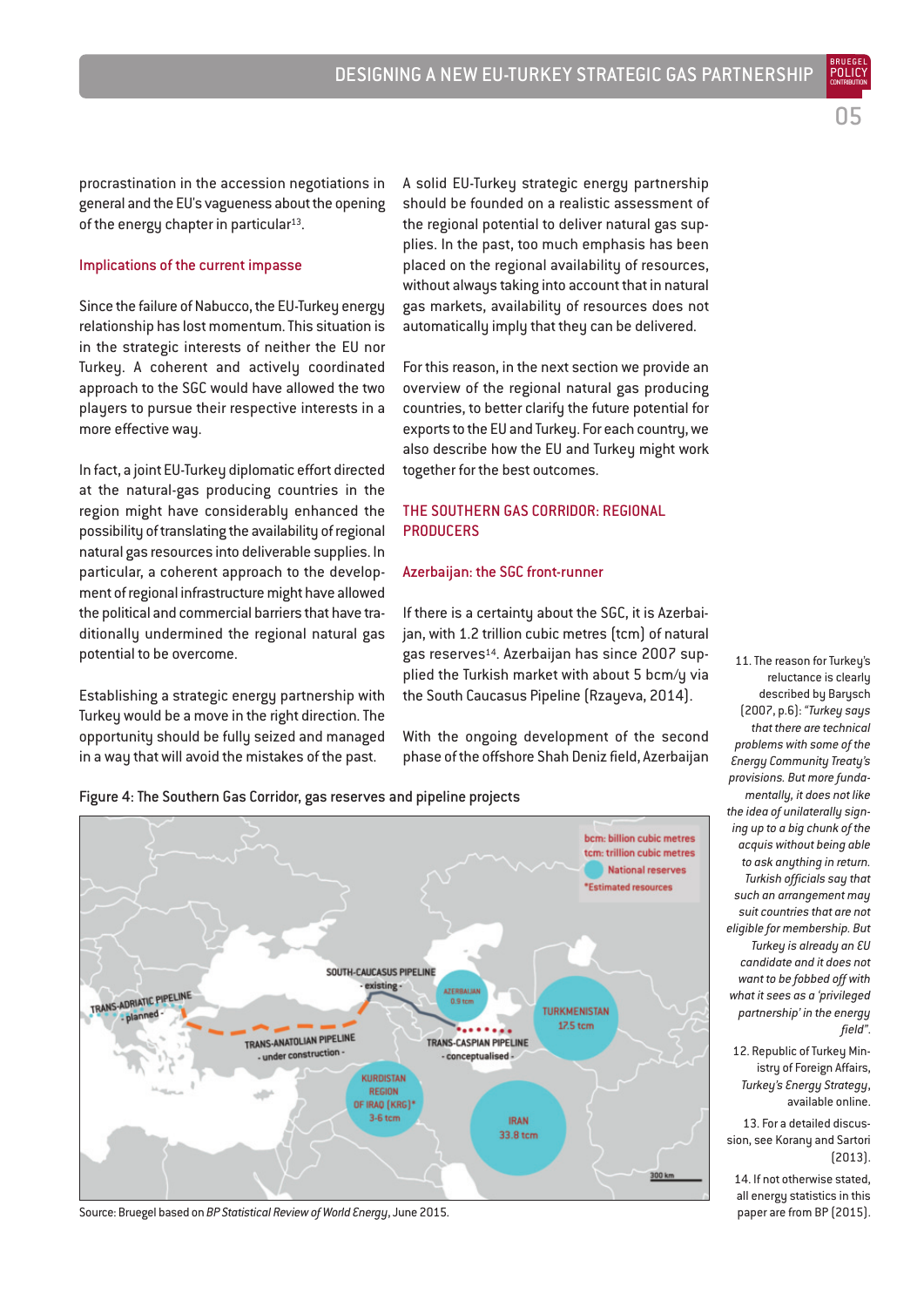will export additional 6 bcm/y to Turkey by 2018/19 and also 10 bcm/y to Europe by 2020. On the basis of a final investment decision reached in December 2013 (BP, 2013b), the new 16 bcm/y will flow to Turkey through an expanded version of the South Caucasus Pipeline and TANAP, the construction of which started in March 2015 (Euractiv, 2015). The 10 bcm/y destined for European markets will then pass through the Trans-Adriatic Pipeline (TAP), which will connect TANAP and Italy via Greece and Albania. Sale agreements have already been signed with companies operating in Italy (for a total of 8 bcm/y), Greece and Bulgaria (for the remaining 2 bcm/y) (BP, 2013a).

After 2025, more natural gas might become available on the basis of the development of further phases of Shah Deniz (Interfax Global Energy, 2014) and also on the basis of the development of new fields.

Because of the well-established energy partnership between Azerbaijan and Turkey, and also considering the infrastructure already in place and that now under construction, the role of Azerbaijan in the SGC can be considered secure. In fact, the TANAP-TAP pipeline-tandem represents a good example of a win-win solution for all the players involved.

In order to strengthen the current, positive, cooperation approach and to secure future additional developments, the EU should engage with Turkey, Azerbaijan and Georgia in a structured platform of dialogue to coordinate regional natural gas trade issues. This would build on cooperation so far and offer new cooperation opportunities.

#### Turkmenistan: just looking eastwards?

Turkmenistan's position as a potential natural-gas supplier is rapidly evolving. The estimate of the country's natural gas reserves skyrocketed from about 2 tcm in 2007 to 17.5 tcm in 2015. This huge difference underlines the profound underexploration of the country's natural gas resources, and sheds light on the potential for further discoveries.

15. On this issue, the EU and the World Bank have financed a study that will be published by end of 2015.

Since the late 1990s, the US has actively promoted the construction of the Trans-Caspian Pipeline (TCP) to deliver Turkmenistan's natural gas to Turkey and eventually to Europe (Socor, 2006, p.27). This idea was rekindled in 2006, when the EU sought to diversify its natural-gas supply in the aftermath of the first Russian-Ukrainian-European natural gas crisis. However, the EU's efforts to promote this pipeline project have failed because of the complex geopolitical situation of the region. In particular, the major barrier to the development of the TCP is the international dispute over the legal status of the Caspian Sea. Russia and Iran have traditionally claimed the Caspian to be a lake in legal terms in order to apply customary international law concerning border lakes, instead of the United Nations Convention on the Law of the Sea (Janusz, 2005). If the Caspian is regarded as a lake, Russia and Iran could prevent the development of the TCP.

Taking into account this situation, Turkmenistan looked eastwards and agreed a major natural gas partnership with China that culminated in the construction of the 30 bcm/y Turkmenistan-China Pipeline (via Uzbekistan and Kazakhstan), inaugurated in 2009. This outcome marked a successful strategic policy initiative on the part of the Chinese government, which in a timely way concluded agreements with Turkmenistan to construct the pipeline and to consistently involve Chinese companies in upstream production. This special relationship is set to further deepen in the near future, with the expansion of this pipeline to a capacity of 65 bcm/y by 2020 (Pirani, 2012).

Considering its huge, untapped, natural gas reserves, Turkmenistan could well supply both China and Europe in the future. However, the prospect of Turkmenistan exporting natural gas to the EU via Turkey will continue to depend on the resolution of the legal dispute over the status of the Caspian Sea and on the clarification of environmental concerns relating to the TCP project<sup>15</sup>.

In the aftermath of the 2014 Ukraine crisis, the European Commission reinvigorated its diplomatic efforts towards Turkmenistan. This effort culminated on 1 May 2015 with the adoption of the Ashgabat Declaration between Turkmenistan, Azerbaijan, Turkey and the EU. The parties declared their commitment to cooperate on legal, commercial, technical and other issues related to

06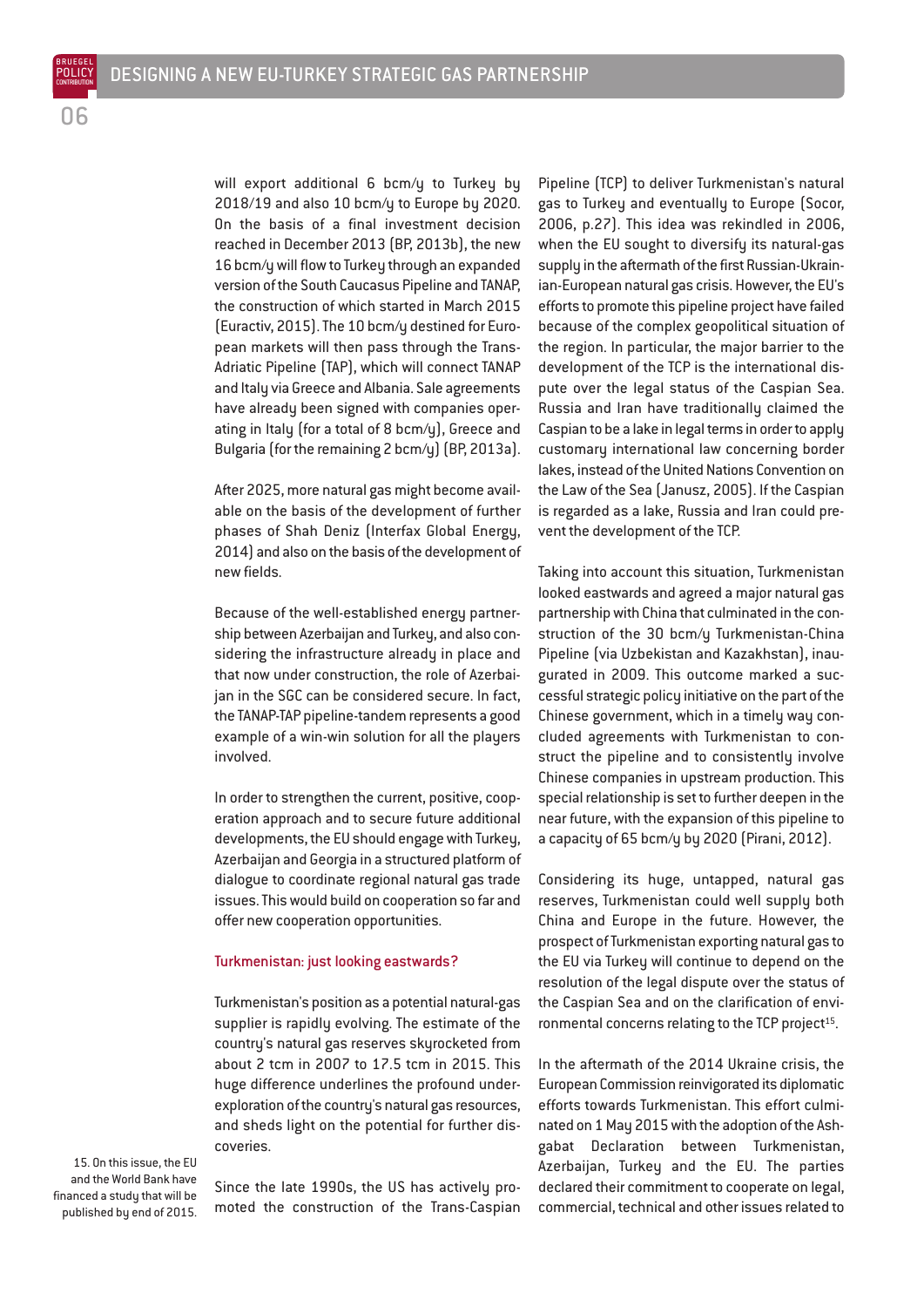natural gas supply from Turkmenistan to Europe. Georgia will also be included at working-group level because of its role as a key transit country (European Commission, 2015c).

It is too early to tell whether this renewed cooperation will be successful. However, this inclusive cooperation scheme represents an example of good practice that might also be applied by the EU to the other potential suppliers of the SGC.

#### Iran: the main prize

With its 34 tcm of natural gas reserves, the largest in the world according to BP, Iran is generally considered the main prize for the international gas trade. Notwithstanding this rich natural endowment, the country has not yet translated potential into reality and, paradoxically, even continues to have problems in meeting its own domestic natural gas demand (Tagliapietra, 2014a).

There are two main reasons for the under-exploitation of Iran's natural gas resources: the international sanctions regime and the country's legal framework in relation to petroleum.

The international sanctions imposed on Iran by the US, the United Nations (UN) and the EU in relation to the country's uranium enrichment programme considerably delayed Iran's energy development plans. In particular, the unilateral sanctions applied to the country's energy sector by the US and the EU since 2007 have completely halted the activities of international energy companies in Iran (Reuters, 2015).

Iran's legal framework, meanwhile, has deterred international energy companies from investing. Iran's constitution has provisions restricting foreign involvement in the country's energy resources. To implement these, international energy companies are obliged to develop oil or gas fields with their own capital and then hand them over to the National Iranian Oil Company (NIOC) once production starts and wait to be reimbursed by NIOC<sup>16</sup>. These terms are highly unattractive for international energy companies.

However, there have been developments since the 2013 election of the moderate Hassan Rouhani as

president of Iran. In April 2015, after several rounds of negotiations, Iran, the P5+1 (UN Security Council permanent members the US, UK, Russia, France and China plus Germany) and the EU agreed a framework nuclear deal that, if finalised (ideally by the end of June 2015), could immediately lead to the lifting of energy sanctions (Einhorn, 2015). This would completely reshape Iran's energy sector, as international energy companies line up to take advantage of the huge, untapped, opportunities offered by the country's oil and gas sector (Financial Times, 2015a).

Iran's legal framework is also due for revision. Iran's oil minister Bijan Namdar Zanganeh said in 2013 he would reform the current framework, bringing it closer to the model adopted in Iraq, which could be more attractive for foreign investors (The Economist, 2013). This reform will most likely take place only once a final nuclear deal is agreed.

Considering these potential major changes, the EU should cooperate with Turkey to keep open the possibility for future natural gas flows from Iran. The prospects of natural gas exports from Iran to the EU will mainly rely (because of geography) on the Turkish-Iranian natural gas partnership. Considering the current difficult relationship between these two partners (currently under international arbitration over high prices for Iranian gas (Azernews, 2015)), the EU should play the role of moderator and propose the consolidation of Iranian natural gas exports to Turkey and the openingup an export route to the EU via an upgraded Turkish grid. A coordinated effort by the EU and Turkey might succeed in persuading Iran that it should not exclusively orient its future natural gas export strategy eastwards (eg the Iran-Pakistan-India pipeline) or focus on LNG, which might go to Asia rather than Turkey (Tagliapietra, 2014a; Jalilvand, 2013).

#### Kurdistan Region of Iraq: a new player

The Kurdistan Region of Iraq (KRI) has emerged over the last few years as a potential new supplier to the SGC. With an estimated range of 3-6 tcm of natural gas resources (Kurdistan Regional Government, 2013), the KRI might be able to both satisfy its domestic natural gas demand and to

16. Reimbursement of capital expenditure, operational expenditure and an agreed remuneration fee.

07 BRUEGEL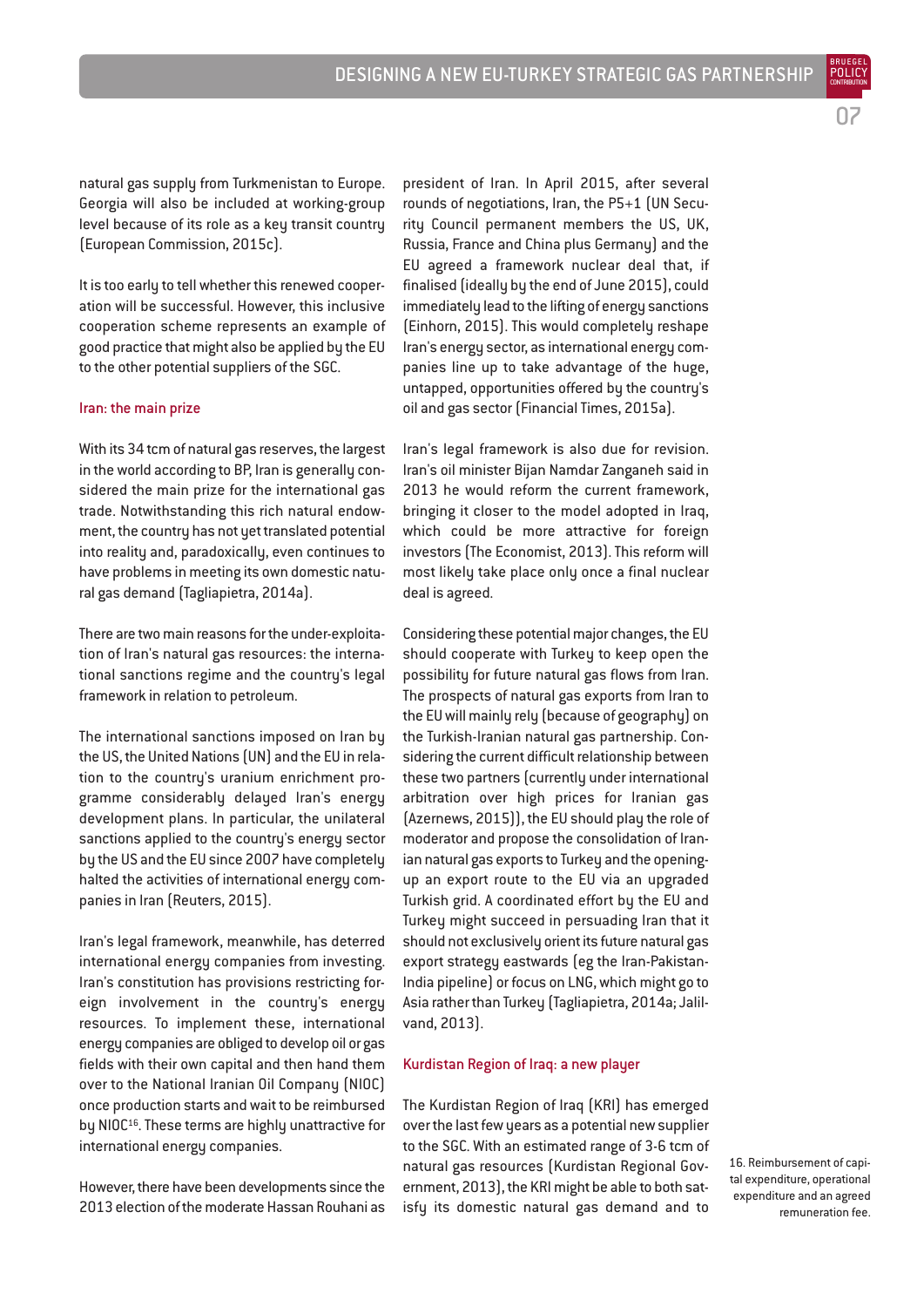BRUEGEL POLICY

export volumes to Turkey and Europe.

Turkey plays an important role in this area, geopolitically and commercially. Turkey and the Kurdistan Regional Government in Erbil signed a natural-gas sales agreement in 2013 for the export of 4 bcm/y by 2017, 10 bcm/y by 2020 and 20 bcm/y thereafter (Reuters, 2013).

Building on this agreement, the Anglo-Turkish company Genel Energy plc reached in November 2014 an agreement with the Kurdistan Regional Government for the development of two natural gas fields, Miran and Bina Bawi, which Genel Energy expects to deliver gross mean sales of about 240 bcm of gas (Genel Energy, 2015).

Considering the potential resource endowment of the region, natural gas exports from the KRI to Europe via Turkey might also well materialise in the medium term, after the KRI reaches natural gas self-sufficiency and after the Kurdistan Regional Government fulfils its obligations to Turkey. However, such a development will depend on internal regulatory stability and regional geopolitics.

A major barrier to the development of the KRI's energy resources has been the tensions between Erbil and Baghdad over the distribution of oil revenues. In December 2014 the two parties finalised a deal to ease these tensions (Financial Times, 2014), which might ultimately pave the way for a new Iraqi federal hydrocarbon law, which would enhance foreign investors' confidence in the country (Korani, 2014).

Of course, the unpredictable evolution of regional geopolitics and the security situation in Iraq will ultimately determine the pace of this development.

Because of the crucial role of Turkey in the KRI, the EU should cooperate with Turkey, the Kurdistan Regional Government and the Iraqi federal government in Baghdad to secure future exports of natural gas to Europe. This cooperation would not only be beneficial to the EU, but also to Turkey, because although Turkey has diplomatic leverage in Erbil, it does not in Baghdad, where the EU is instead a well-established interlocutor.

#### A POTENTIAL WAY FORWARD FOR THE SOUTHERN GAS CORRIDOR

Our review of the SGC's potential suppliers has shown both the complexity of the regional natural-gas dynamics and the substantial benefits that could arise if the EU and Turkey work together. We argue that the EU's and Turkey's political leverage in the region is to a great extent complementary. One indicator of this is that while the EU provides significant bilateral official development assistance to Iran, Iraq and Georgia, Turkey is more engaged in this sense in Azerbaijan and Turkmenistan (Figure 5).

Assessing future export potential via the SGC to Europe is a highly speculative exercise. The 10 bcm/y by 2020 from Azerbaijan is the only certain input. Beyond that, estimates depend on the evolution of the regional geopolitical situation.

In order to provide an idea of the potential orders of magnitude, we assume an average scenario in which each prospective supplier will contribute with a volume corresponding to the start-up volume of Azerbaijan (10 bcm/y) by 2025-30.

In this scenario, the SGC might ultimately be expanded to 50 bcm/y, which would be a significant volume entering EU natural gas markets, especially southern and eastern European markets.

But how can the EU proactively secure this transition? On the basis of our analysis, we make two key recommendations.

#### Figure 5: Bilateral Official Development Assistance (2013), \$ millions, current prices



Source: Bruegel based on OECD.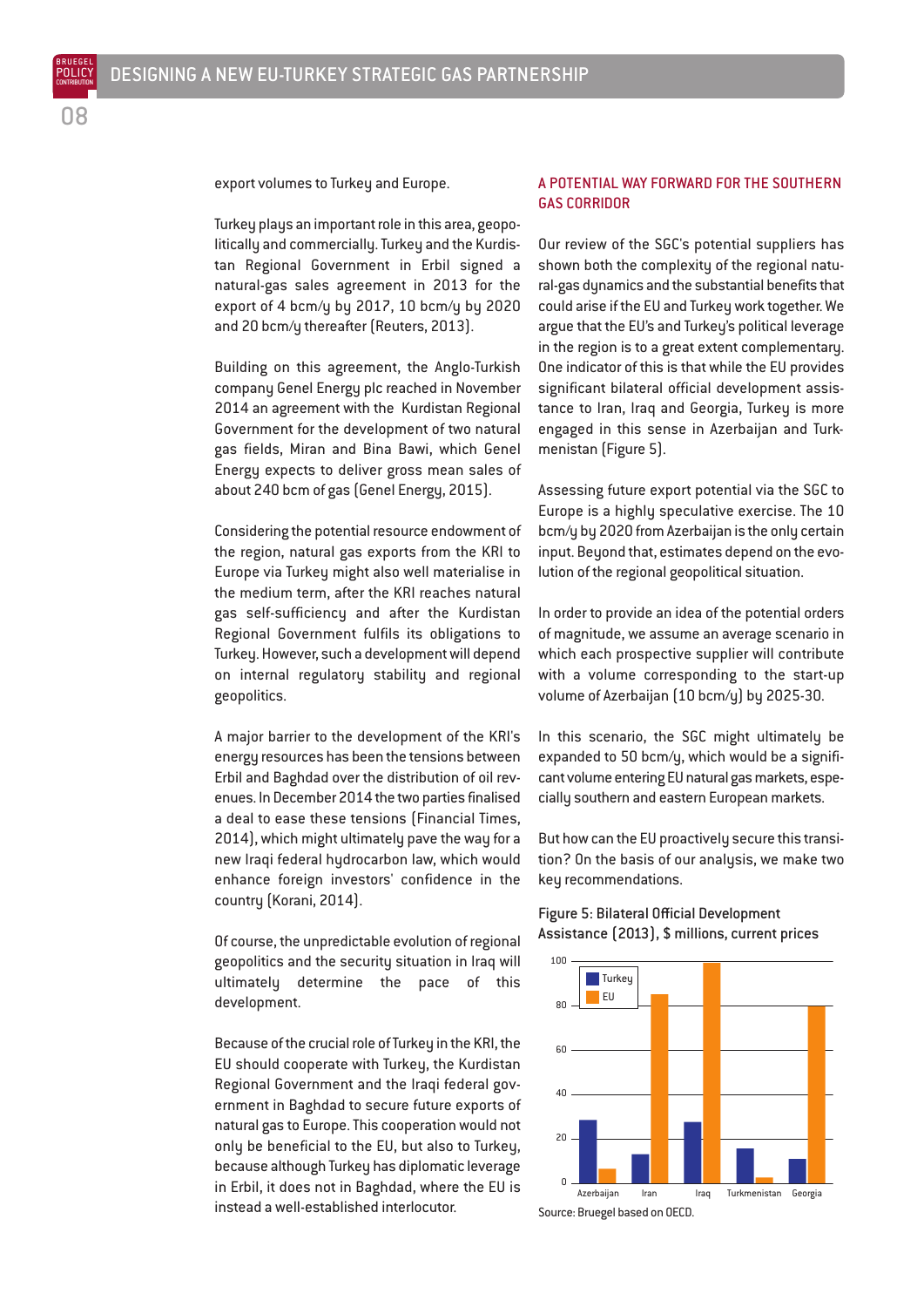BRUEGEL

#### EU-Turkey energy diplomacy taskforces

The EU should establish dedicated energy-diplomacy taskforces with Turkey and each supplier. This would allow the EU and Turkey to fully make use of their complementary diplomatic leverage in the region, and thus have the greatest chance of overcoming the obstacles to the regional natural gas trade. The recent EU-Turkey coordinated approach to Turkmenistan represents a first step in the right direction, but this cooperation should turn into a permanent platform for dialogue between the high-level representatives of all the parties involved.

The four taskforces (EU-Turkey-Azerbaijan; EU-Turkey-Turkmenistan; EU-Turkey-Iran; EU-Turkey-Kurdistan) should be the key pillars of a new EU-Turkey strategic energy partnership. These taskforces might be implemented within the common framework of the EU-Turkey Strategic High Level Energy Dialogue that was started in March 2015 by Commission Vice-President for Energy Union Maros Šefcovic and Turkish Minister for Energy and Natural Resources Taner Yildiz (European Commission, 2015b).

#### Financing for infrastructure development

To truly engage Turkey in a new strategic energy partnership, common solutions should also be found to infrastructure shortcomings. After the Nabucco experience, cooperation in the field should first focus on small projects rather than large ones. A starting point could be the infra-

Figure 6: A scenario for the Southern Gas Corridor (bcm)



Source: Bruegel.

structure to accommodate new Iranian and Kurdistan supplies to Turkey and the EU. These potential volumes might be channelled to the Turkish-European border via the Turkish natural gas grid. This would require an upgrade to the existing network, which Turkey will need to do in any case, considering its growing natural gas demand.

Another focus of cooperation could be the future expansion of TANAP in order to accommodate additional volumes from Azerbaijan and new volumes from Turkmenistan to Turkey and the EU. These volumes might reach the Turkish-European border via an extension of TANAP, which is designed to be expandable to accommodate volumes of up to 60 bcm/y.

Considering the common strategic interest in having a reliable natural gas infrastructure, the EU might team-up with Turkey to establish dedicated financial mechanisms that will stimulate these investments. In particular, alongside its already well established activity in the Turkey (European Investment Bank, 2014), the European Investment Bank (EIB) might provide a wide set of financing tools to attract private or institutional investors. These tools could include i) guarantees and securitisation; ii) equity and fund investments; iii) project loans.

#### A new approach to the SGC

The aim of the EU-Turkey joint effort should not be to provide new major supply alternatives for Turkish and European natural gas markets in the short term. This would be unfeasible, as an expansion of the SGC will realistically not take place before 2025-30.

The aim should rather be to lay the foundations for the expansion of the SGC in the medium term. A partnership that is tested through cooperation on relatively limited gas volumes with up to four different supply sources will do much for Europe's long-term security of supply. It will enable Europe to quickly increase import capacity from those sources depending on their evolution – we cannot foresee the political situation five or ten years ahead in any of the source countries. And investing today in a set of future options to increase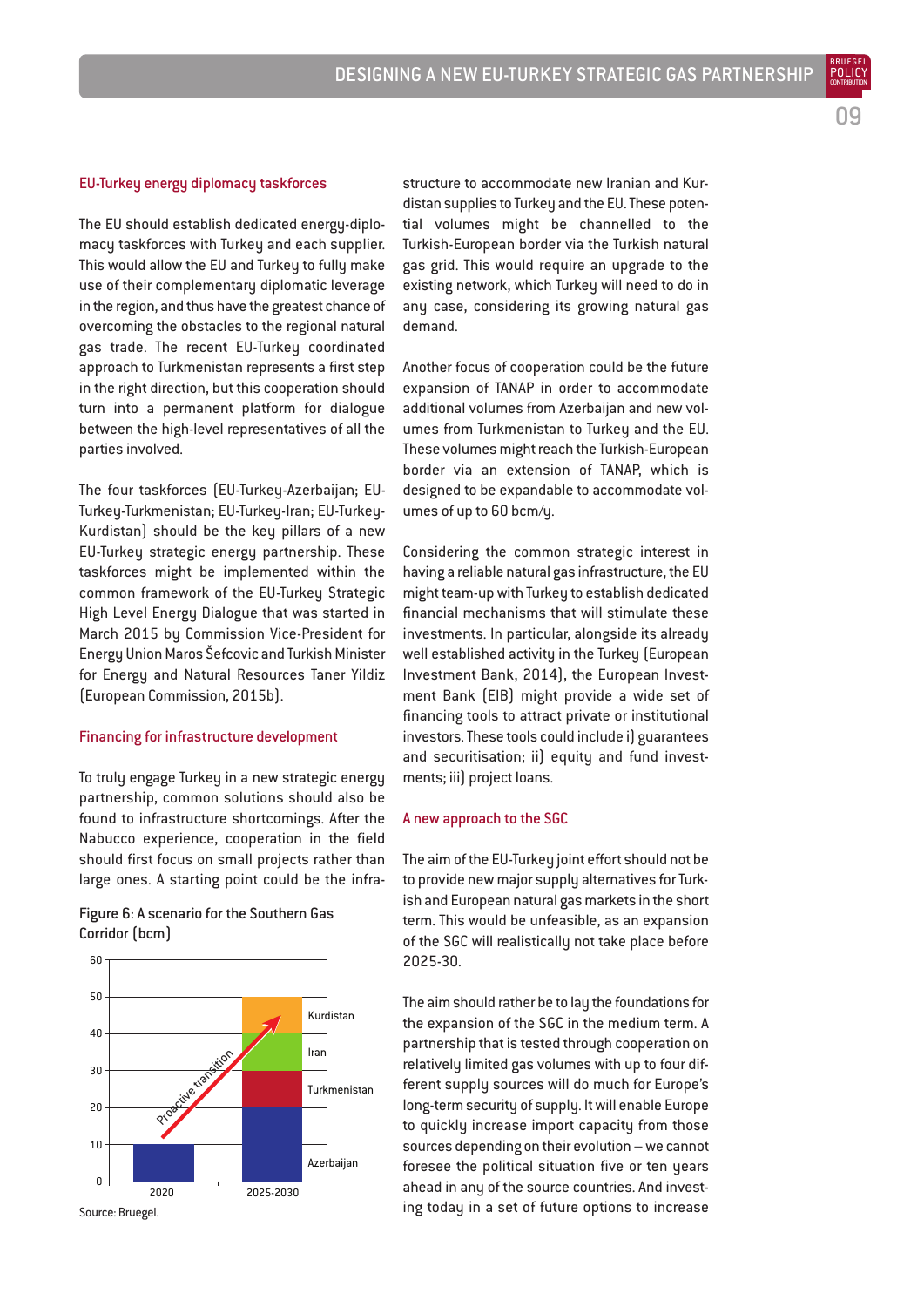Europe's imports from four different sources can be done without having to commit to importing gas that is currently not (and might never be) needed.

After all, current demand is back to the level of the mid-1990s (Eurogas, 2014; BP, 2014), European companies are committed to purchasing more than 125 bcm of Russian natural gas in 2020 and around 70 bcm in 2030 (Dickel *et al*, 2014, p.4), and domestic production is expected to continue to decline during the 2020s. Taking these factors into account, it seems likely that it will only be post-2025 (if at all) that there could be significant demand from European natural gas markets for new supplies via the SGC.

In the shorter term, reinforced EU-Turkey cooperation over the SGC could also be important considering the new geopolitical landscape of the region, with Russia proposing a major energy cooperation project to Turkey: Turkish Stream.

#### TURKISH STREAM: THE NEW REALITY?

On 1 December 2014, Russian president Vladimir Putin surprised the energy world by announcing, during a state visit to Turkey, the demise of South Stream and a new project to supply Turkish and south-eastern European markets from 2019 while completely bypassing Ukraine: Turkish Stream.

Turkish Stream would be a 63 bcm/y pipeline, running 660 km across the Black Sea, from the Russkaya compressing station to the north west of Turkey, and then continuing 250 km across Turkish territory to the Turkey/Greece border (Gazprom, 2015).

Turkish Stream could be advanced quickly by capitalising on work already done on South Stream. Massive investment has already been made in the 'Russian Southern Corridor' (Gazprom, 2012). With South Stream pipes already delivered to Varna port in prepration for laying, and with pipe-laying ships already present in the Black Sea, the additional cost for Gazprom to build Turkish Stream is limited.

On 7 May 2015, Gazprom CEO Alexi Miller said during a visit to Ankara that Russia and Turkey would start to trade natural gas via Turkish Stream in December 2016 (Financial Times, 2015b). This could lead to the 14 bcm of Russian natural gas currently contracted to be delivered via the Trans-Balkan pipeline to Turkey (via Ukraine, Moldova, Romania and Bulgaria) being completely re-channelled via Turkish Stream.

The development of Turkish Stream, via which Russia intends to supply all the gas it currently supplies via Ukraine, will mainly depend on the ability of Gazprom to renegotiate its contracts with European companies (changing delivery points and, in turn, prices), and the development of new infrastructure to deliver the natural gas from the Turkish/Greek border to destination markets.

Of course, both these issues will have a high political profile, considering that the EU will most likely take a negative position on the project, in order to keep alternative diversification options open and to not undermine Ukraine by helping Russia bypass its pipeline system.

#### The impact of Turkish Stream on the EU-Turkey energy relationship

Turkish Stream will be a pipeline wanted, financed, constructed and operated by Russia for its own strategic interest. Turkey's role will be minor.

Therefore, from an EU perspective, Turkish Stream will be more about the EU-Russia energy relationship than the EU-Turkey energy relationship.

Figure 7: Turkish Stream

**RUSSIAN** SOUTHERN CORRIDOR Pisarevka CS Pochinki CS TURKISH STREAM Russkaya CS Kiyikov losala **D** 

Source: Bruegel based on Gazprom.

 $1<sup>0</sup>$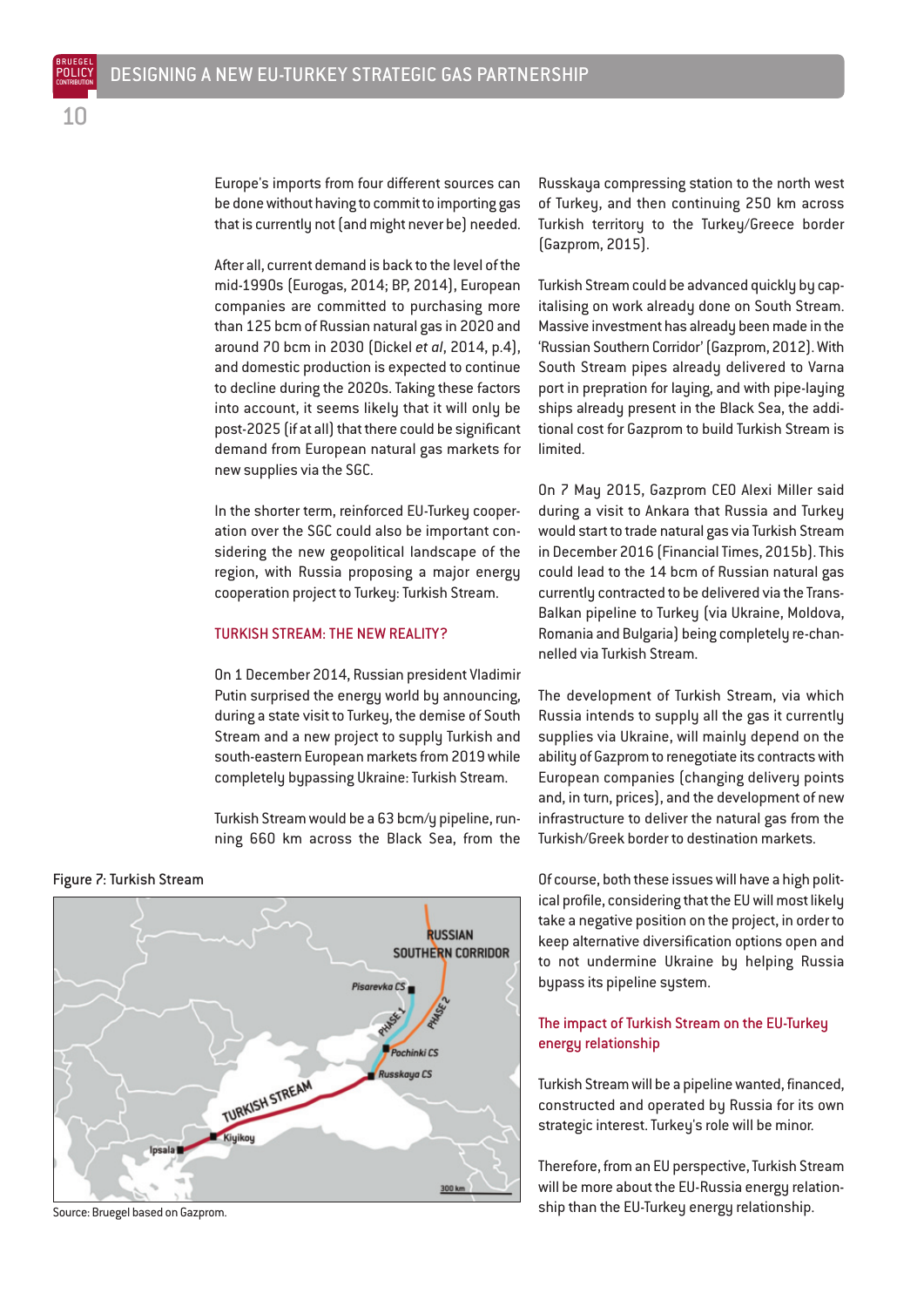BRUEGEL

In contrast to the SGC, which offers the EU and Turkey broad scope for cooperation in terms of energy diplomacy in the region and infrastructure financing, Turkish Stream seems to offer no potential cooperation avenues for the two players.

#### **CONCLUSIONS**

Our analysis has shown that, taking into account the new regional energy and geopolitical realities, cooperation on the SGC should represent the basis of a new EU-Turkey strategic energy partnership. Turkish Stream, meanwhile, would rather be a potential source of political disagreement between the EU and Turkey.

Considering the momentum in Europe for natural gas supply diversification in the aftermath of the 2014 Ukraine crisis, the EU should rapidly establish a new SGC cooperation platform with Turkey, on the basis of a new, inclusive, approach that will respond to the strategic interests of both players. The aim should be the creation of favourable conditions to allow energy companies to plan new commercially viable projects in the region.

Cooperation on the SGC could be beneficial for the EU, Turkey and each potential supplier in the region. For the EU it would allow the implementation of a long-pursued diversification strategy characterised by flexibility and scalability over time. For Turkey, it would represent an opportunity to improve its own gas-supply security, by scaling-up imports from regional suppliers and unlocking new sources. In addition, by bundling supplies from up to six sources (the four SGC sources plus

#### Figure 8: A new EU-Turkey Strategic Energy Partnership: a potential institutional structure



Russia and potentially the Eastern Mediterranean), Turkey could develop a larger strategic role in the energy politics of the region, which could pay commercial and political dividends. For each potential supplier in the region, the SGC would allow the diversification of their respective natural-gas export portfolios and would increase their revenues from natural-gas exports.

For the EU and Turkey, it is also important to underline that a new joint initiative focused on the SGC would also be about rebuilding mutual trust and geopolitical cooperation between the two players. A joint diplomatic and financial effort to achieve common goals in the region might ultimately have a positive impact on the overall EU-Turkey relationship, at a time when Turkey seems to have lost its European momentum and appears to look increasingly eastwards.

#### **REFERENCES**

Andoura, S., L. Hancher and M. Van der Woude (2010) 'Towards a European Energy Community: A Policy Proposal', *Studies & Research* 76, Notre Europe, Paris

Azernews (2015) 'Arbitration Court to resolve Turkey-Iran price dispute', 6 April

Barysch, K. (2007) *Turkey's role in European energy security*, Centre for European Reform, London British Petroleum (2013a) 'Shah Deniz Major Sales Agreements with European Gas Purchasers

Concluded', press release, 19 September, London

British Petroleum (2013b) 'Shah Deniz Final Investment Decision Paves Way for Southern Corridor Gas Link with Europe', press release, 17 December, London

British Petroleum (2015) *BP Statistical Review of World Energy 2015*, London

Dickel, R., E. Hassanzadeh, J. Henderson, A. Honoré, L. El-Katiri, S. Pirani, H. Rogers, J. Stern and K. Yafimava (2014) 'Reducing European Dependence on Russian Gas: distinguishing natural gas

security from geopolitics', NG92, Oxford Institute for Energy Studies, Oxford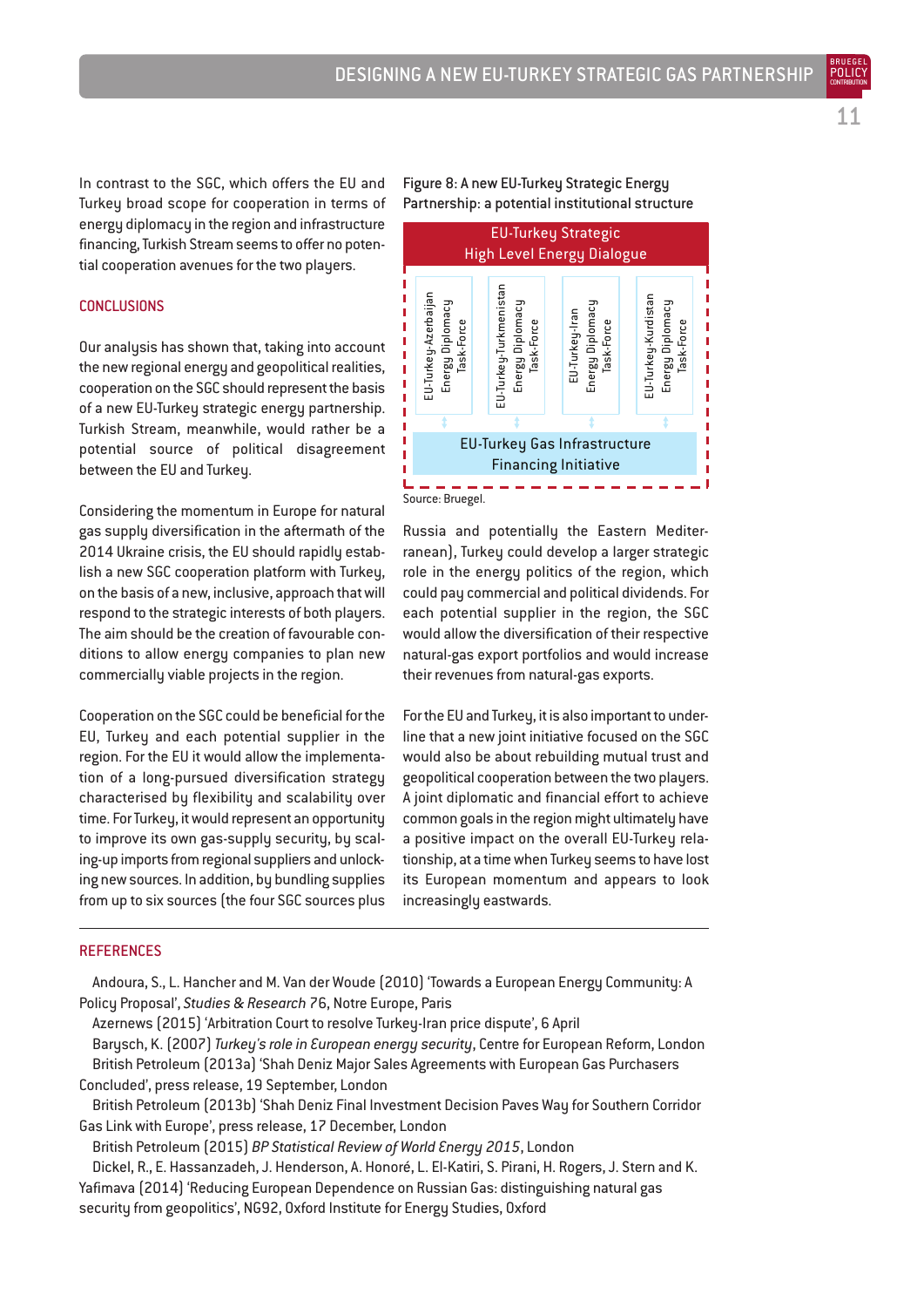Einhorn, R. (2015) 'The Lausanne framework: A promising foundation for a nuclear deal with Iran', *Middle East Politics & Policy Blog*, Brookings, Washington DC Euractiv (2015) 'Turkey and Azerbaijan begin construction of TANAP pipeline', 17 March

Eurogas (2014) *Eurogas Statistical Report 2014*, Brussels

European Commission (2006) 'A European Strategy for Sustainable, Competitive and Secure Energy', COM(2006) 105 final

European Commission (2008) 'Second Strategic Energy Review – An EU Energy Security and Solidarity Action Plan', COM(2008) 781 final

European Commission (2011) 'The EU Energy Policy: Engaging with partners beyond our borders', COM(2011) 539 final

European Commission (2014) 'European Energy Security Strategy', COM(2014) 330 final European Commission (2015a) 'A Framework Strategy for a Resilient Energy Union with a Forward-Looking Climate Change Policy', COM(2015) 80 final

European Commission (2015b) 'EU-Turkey High Level Energy Dialogue and Strategic Energy Cooperation', press release, 17 March

European Commission (2015c) 'Ashgabat Declaration', press release, 1 May

European Investment Bank (2014) *The EIB in Turkey in 2013*

Financial Times (2014) 'Baghdad and Erbil end months-long dispute over oil revenues', 2 December

Financial Times (2015a) 'European groups rev up on road to Iran', 19 May

Financial Times (2015b) 'Gazprom announces deal with Ankara to build Black Sea pipeline', 7 May Gazprom (2012) *Southern Corridor. Expanding Unified Gas Supply System to secure natural gas*

*supply to South Stream gas pipeline*, available at

http://www.gazprom.com/f/posts/44/270918/southern-corridor-en.pdf

Gazprom (2015) 'New Russia-Turkey gas pipeline route approved at meeting in Ankara', press release, 27 January

Genel Energy (2015) 'Miran and Bina Bawi PSC', available at

http://www.genelenergy.com/operations/kurdistan-region-of-iraq/miran-and-bina-bawi-psc.aspx

Hafner, M. (2012) 'Russian Strategy on Infrastructure and Gas Flows to Europe', *Working Paper* no. 73, Polinares

Interfax Global Energy (2014) 'SOCAR, Shah Deniz partners agree Phase 3', 13 March

Jalilvand, D.R. (2013) 'Iran's gas exports: can past failures become future success?' NG78, Oxford Institute for Energy Studies, Oxford

Janusz, B. (2005) 'The Caspian Sea – Legal Status and Regime Problems', REP BP 05/02, Chatham House, London.

Korany, D. (2014) 'Light at the End of the Tunnel? The Baghdad-Erbil Agreement over Tax Revenues and Oil Exports', *New Atlanticist Blog*, The Atlantic Council, 9 December

Korany, D. and N. Sartori (2013) *EU-Turkish Energy Relations in the Context of the EU Accession Negotiations: Focus on Natural Gas, Global Turkey in Europe*, Istituto Affari Internazionali, Rome

Kurdistan Regional Government (2013) 'Minister Hawrami's speech at London oil conference: KRG oil policies produce real benefits and opportunities for Iraq's citizens', press release, 20 June

Novinite (2011) 'Project Support Agreements for Nabucco Pipeline Finalized', 1 June Pirani, S. (2012) 'Central Asian and Caspian Gas Production and the Constraints on Export', NG69,

Oxford Institute for Energy Studies, Oxford

Pirani, S., J. Stern and K. Yafimava (2009) 'The Russo-Ukrainian Gas Dispute of January 2009: A Comprehensive Assessment', NG27, Oxford Institute for Energy Studies, Oxford

Rzayeva, G. (2014) 'Natural Gas in the Turkish Domestic Energy Market. Policies and Challenges', NG82, Oxford Institute for Energy Studies, Oxford

Reuters (2013) 'Turkey, Iraqi Kurdistan ink landmark energy contracts', 29 November

Reuters (2015) 'Factbox: Sanctions imposed on Iran', 2 April

Socor, V. (2006) 'Caspian-Black Sea Region: Key to Diversifying Europe's Energy Supplies', in